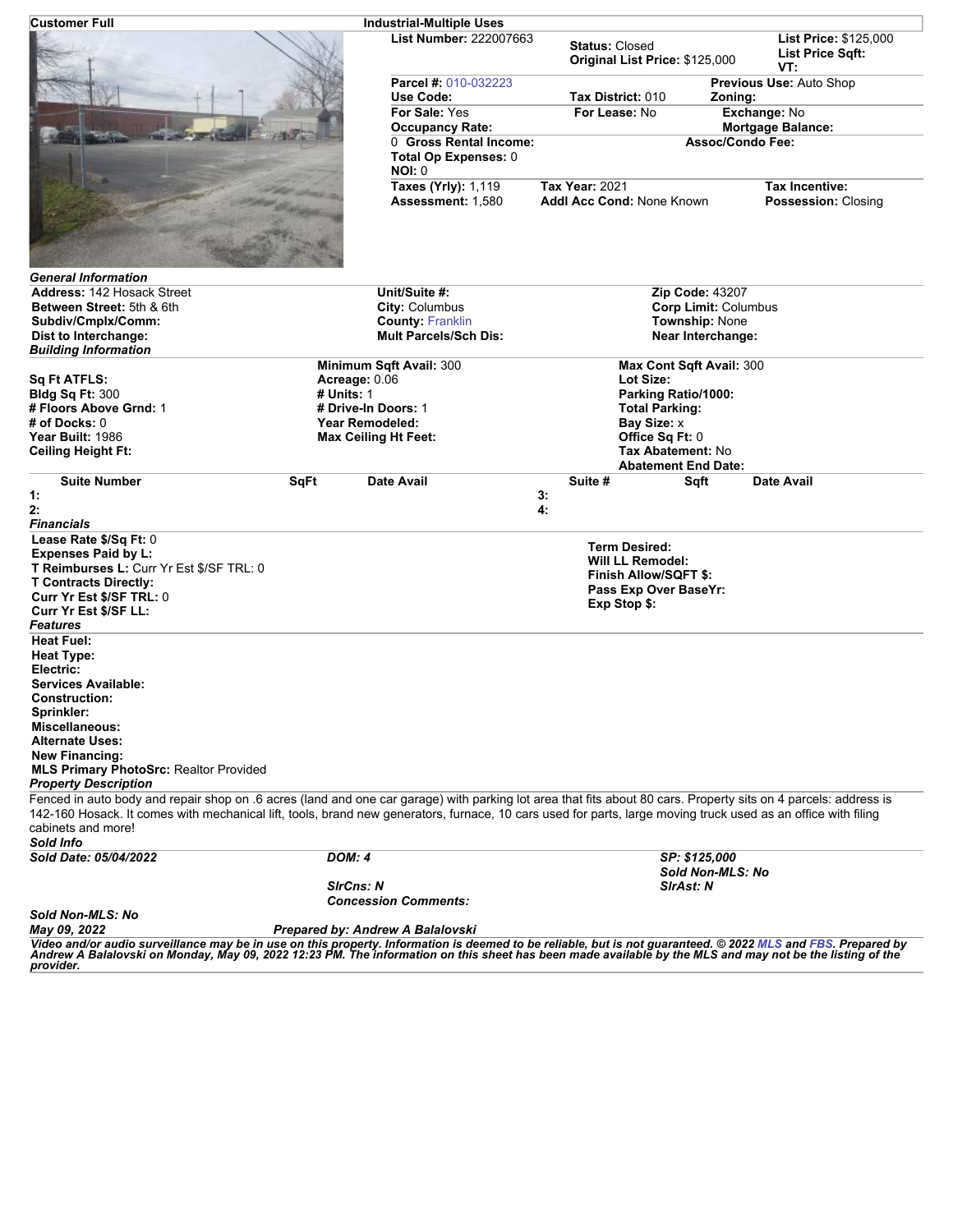





*IMG\_8446 IMG\_8447*



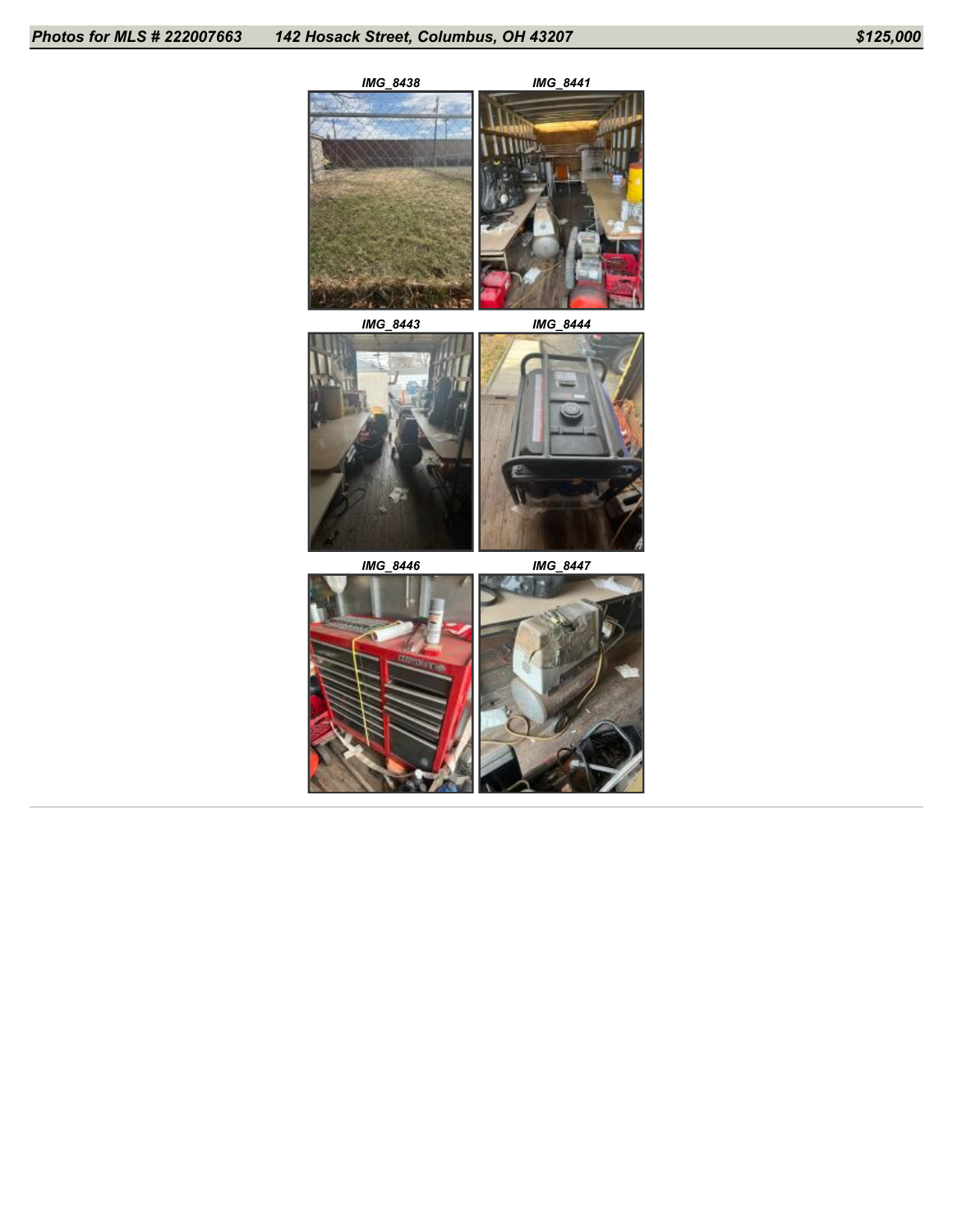

*IMG\_8454 IMG\_8456*



*IMG\_8457 IMG\_8458*

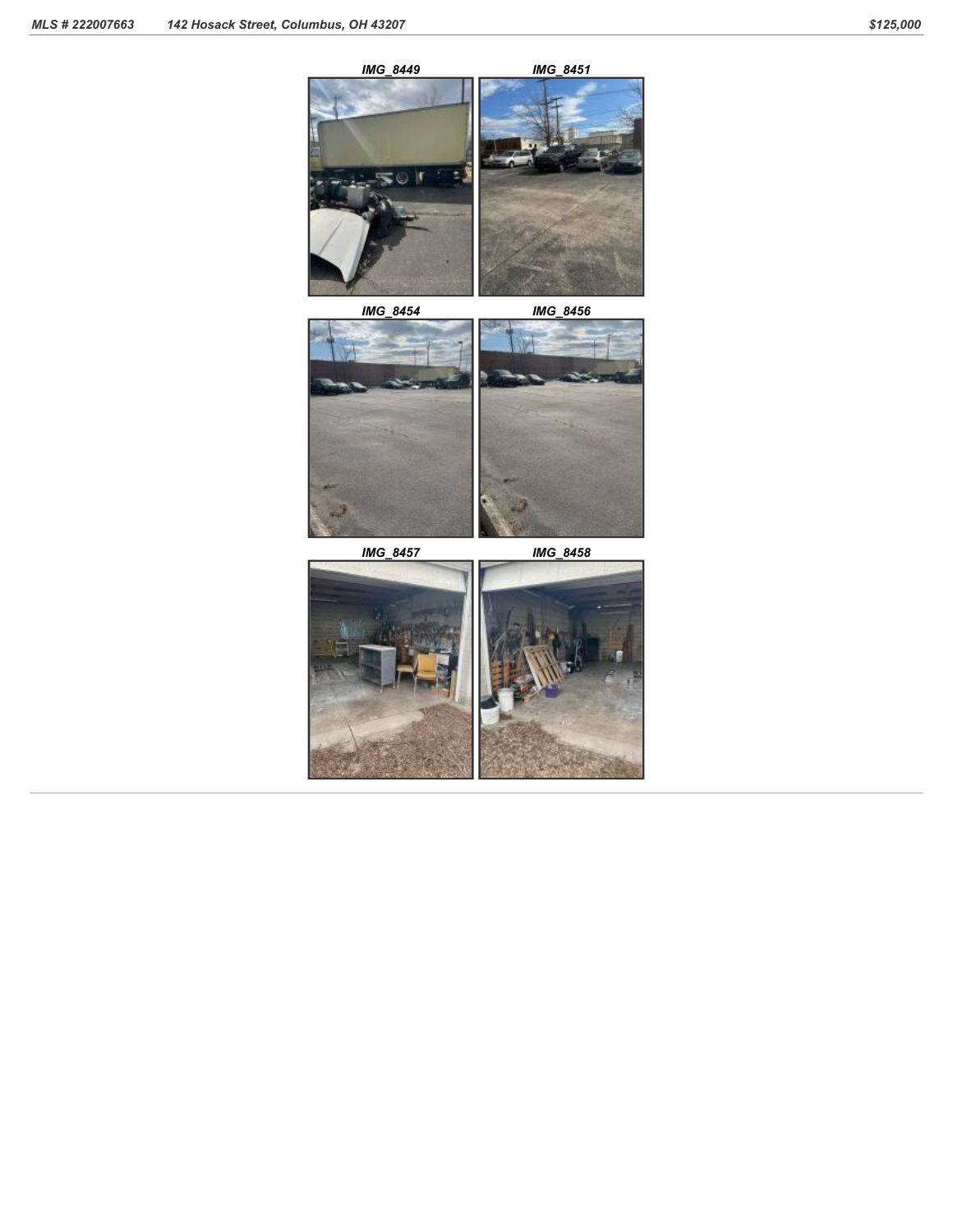*IMG\_8459 IMG\_8460*



*IMG\_8461 IMG\_8462*



*IMG\_8463 IMG\_8464*

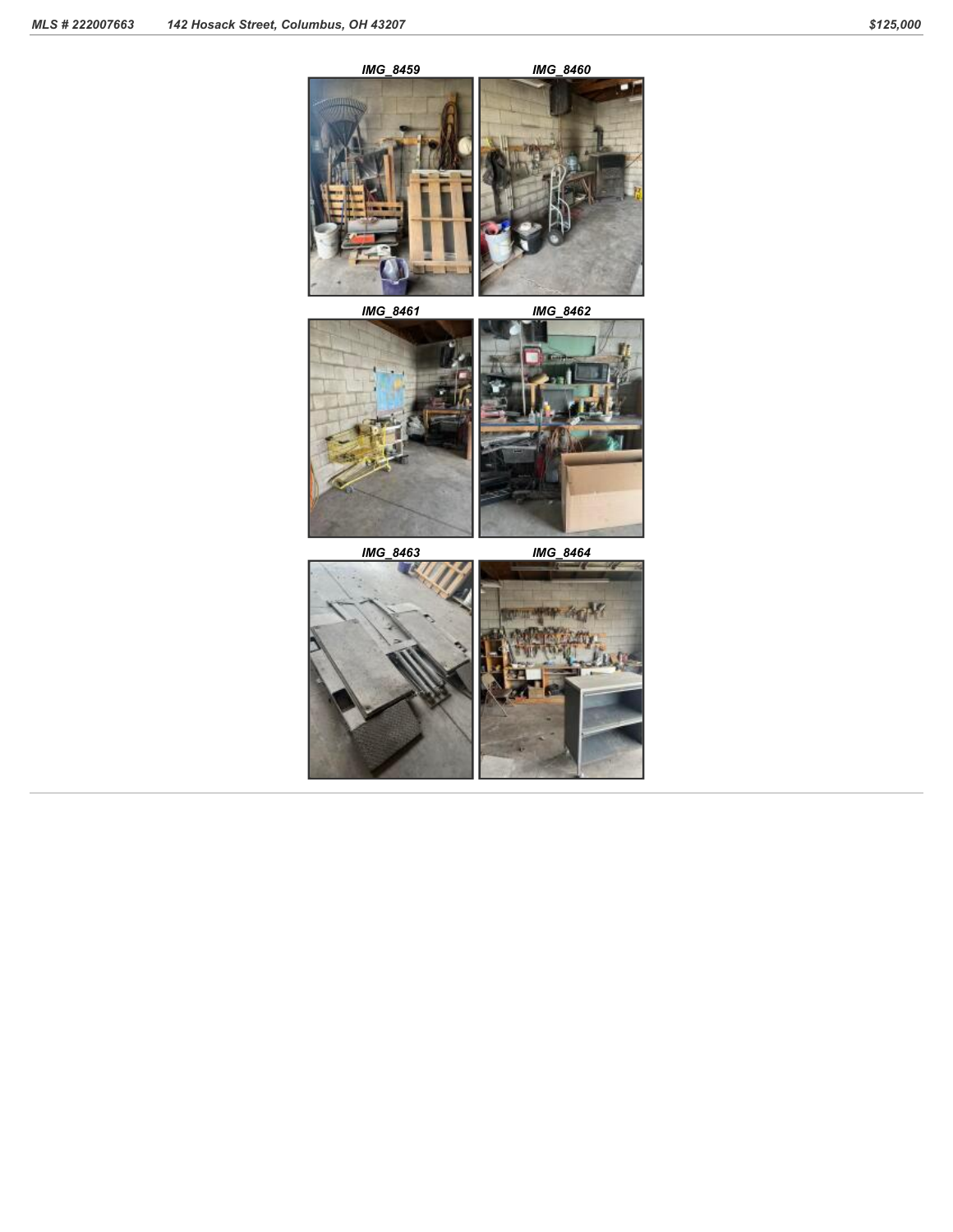





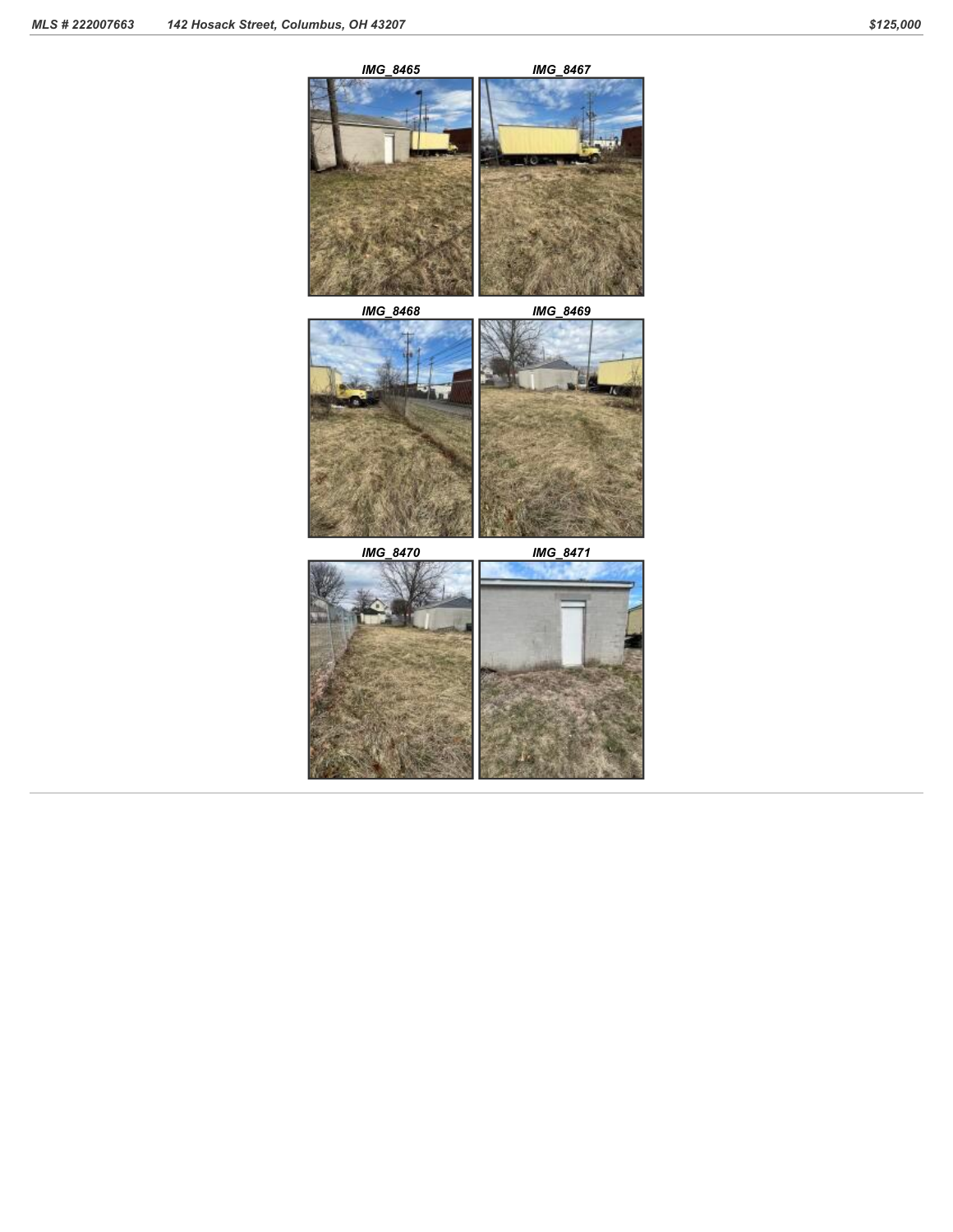



*IMG\_8475 IMG\_8476*









*IMG\_8477 20220318\_112851*